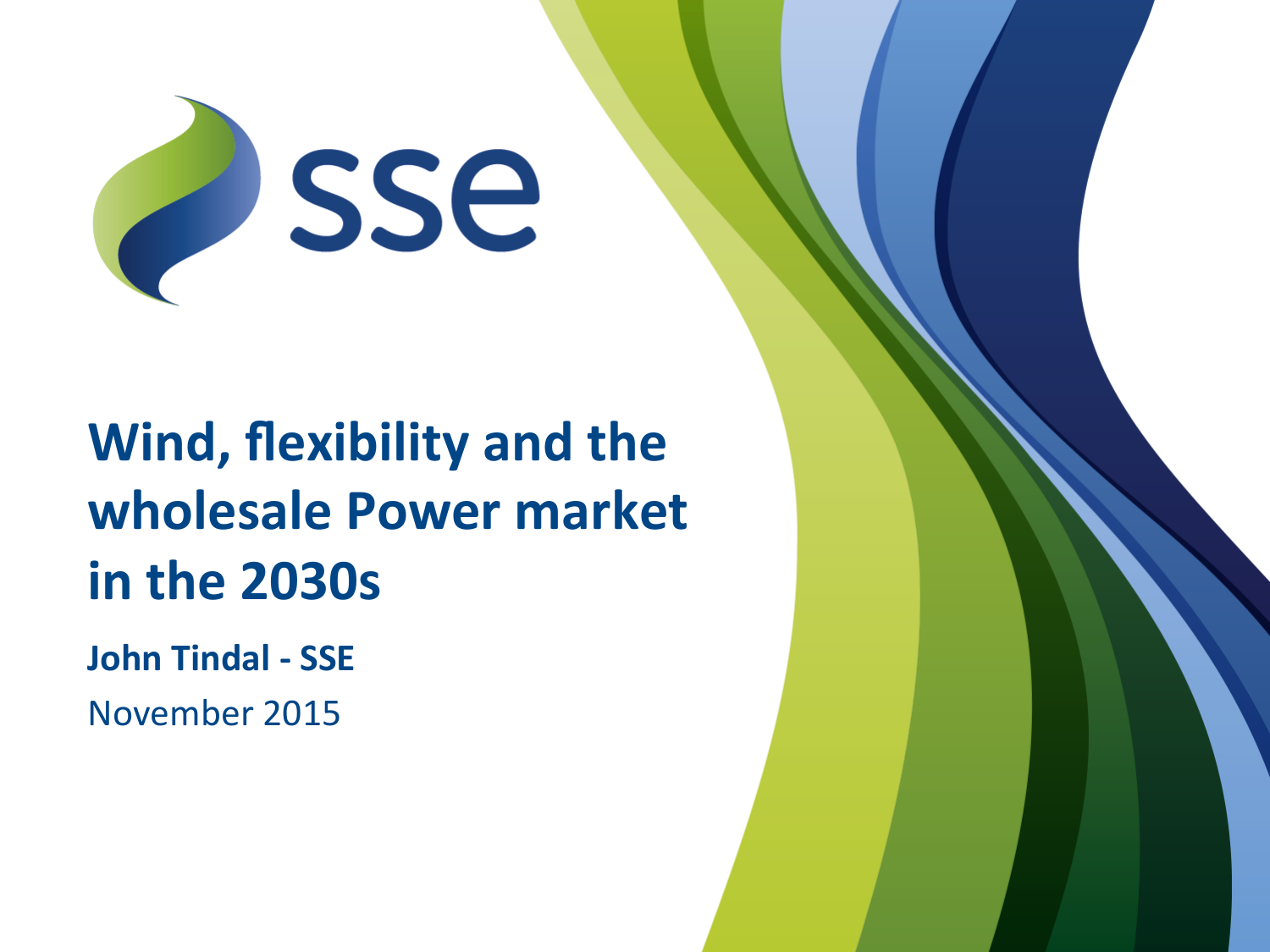### **Issues to be covered**

- What is economic modelling for ?
- What does "flexibility" mean?
- What might variations in wind generation look like?
- What are the implications of wind for flexibility:
	- **Very fast response and fast response**
	- Load following
- **Illustrative market modelling 2030s**

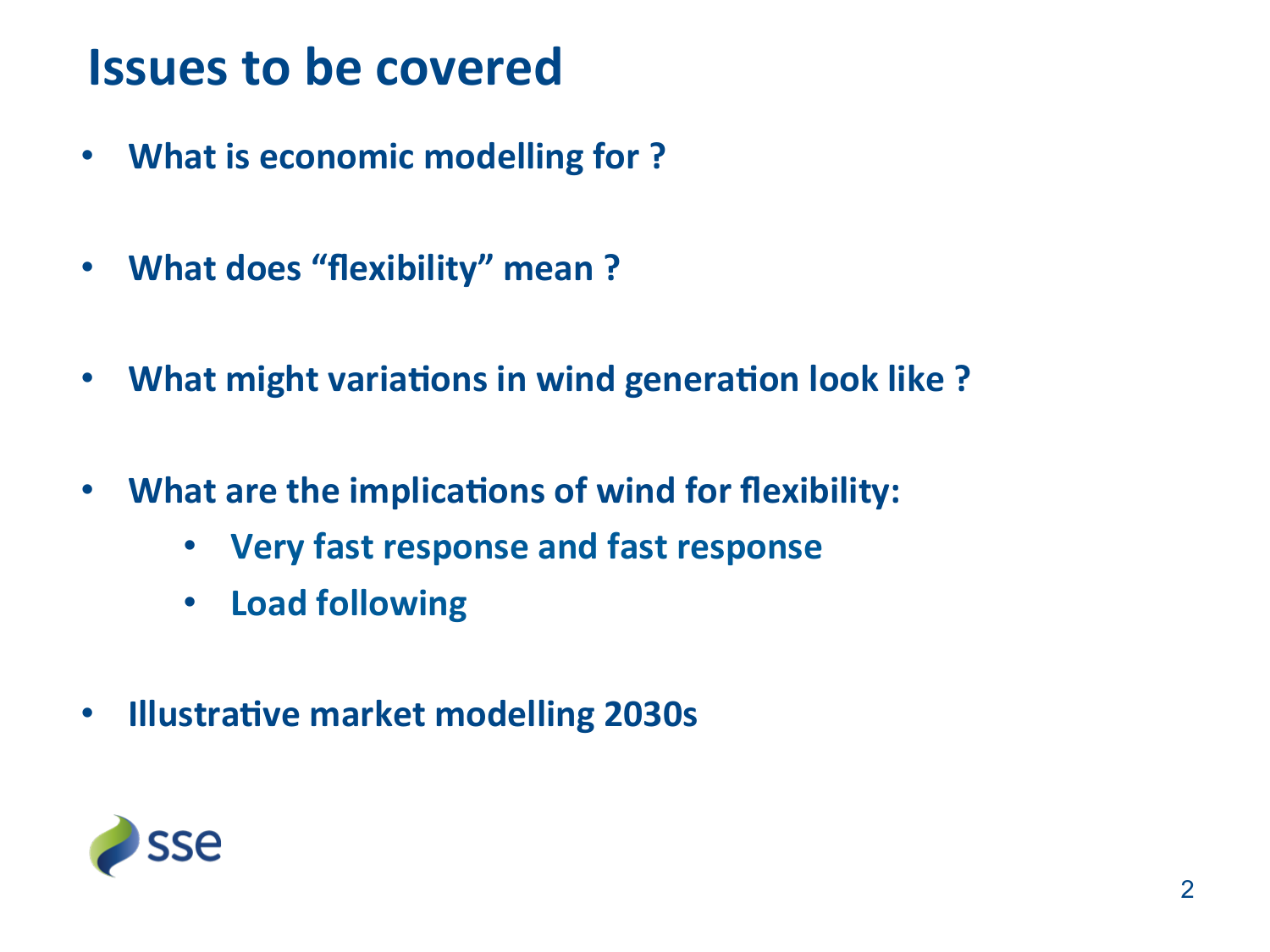## **What has economic modelling done for us?**

- What will the wholesale electricity market look like in the 2030s?
	- **No-one knows**
- Can economic modelling tell us the answer?
	- **No**
- What can economic modelling do?
	- **Better understand the question**
- What is the question ?

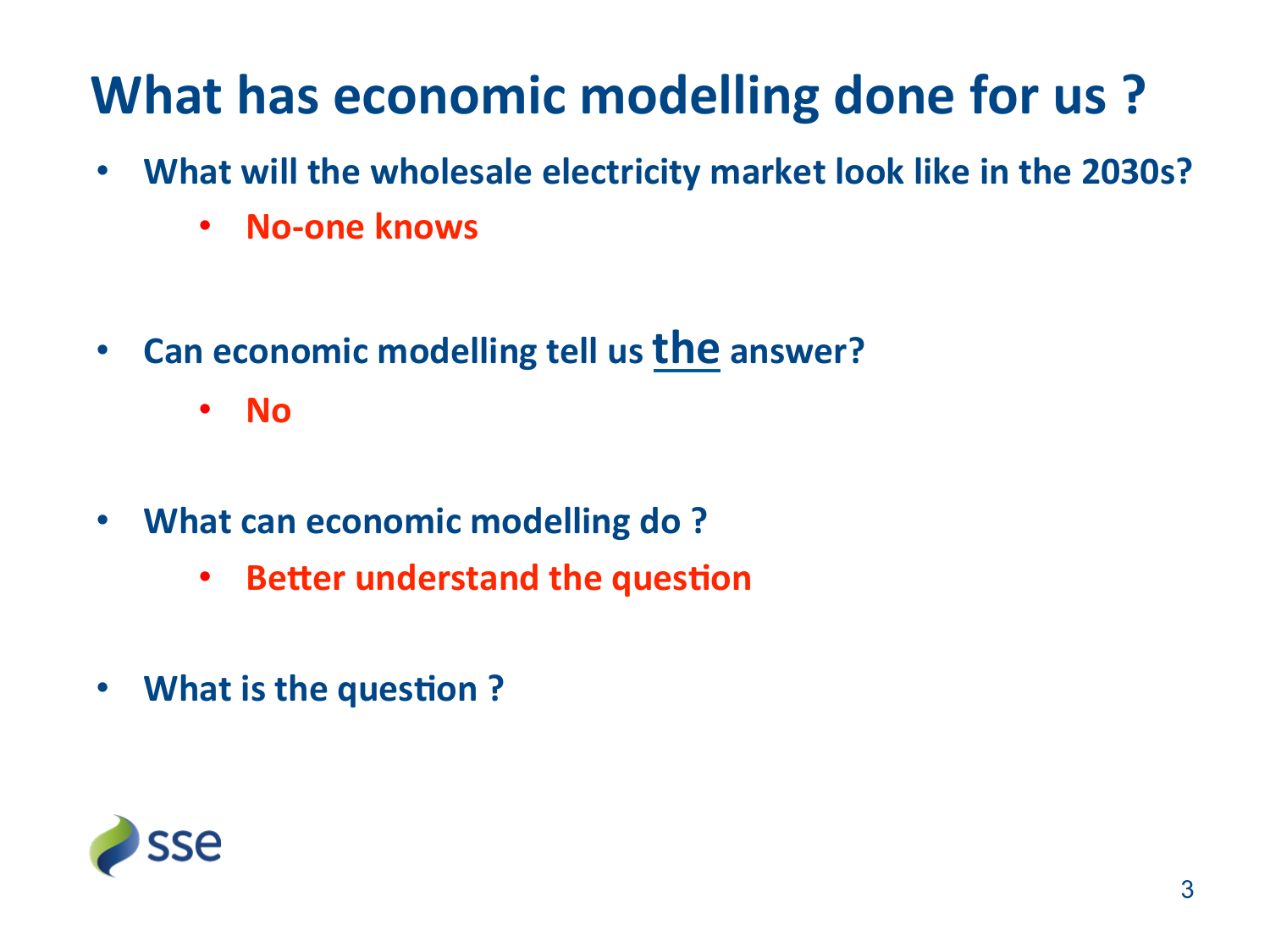### **What is flexibility?**

#### A subjective grouping of flexibility services:

- Very fast : 0-30 seconds (Enhanced, primary, secondary frequency response)
- **Fast**: 30 seconds to 30 minutes (Fast reserve)
- Load following: 30 minutes plus



National Grid Enhanced Frequency Response FAQs Nov 15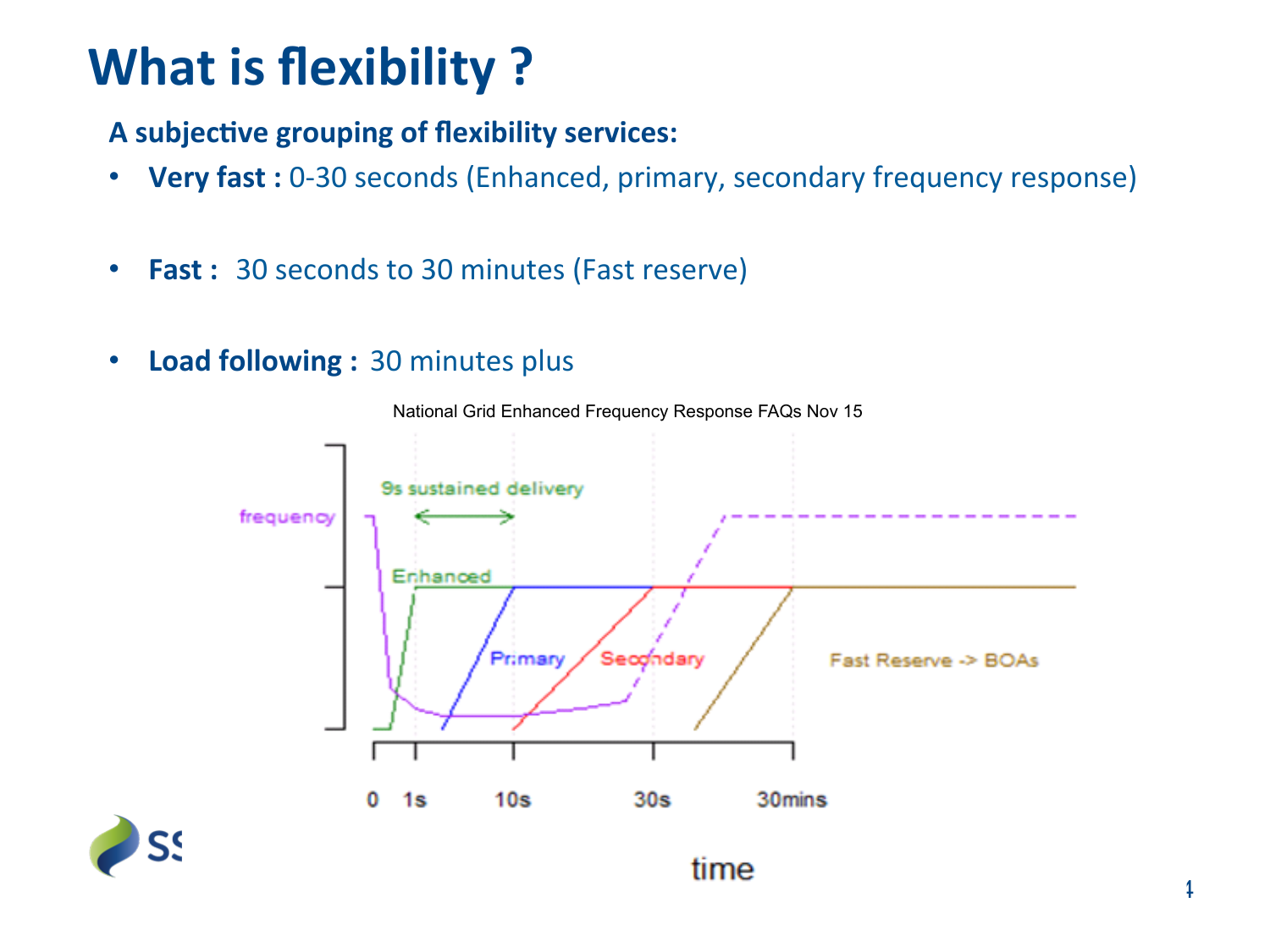# **What might variations in wind generation look** like?

#### **Wind profile – The future may be different**

- Lower site specific variability New offshore stations likely less variable
- **Better portfolio diversity** Likely reduced short-term variability with less extreme peaks and troughs
- **Higher load factors** Less installed capacity for same low carbon MWh
- **Better forecast accuracy** Improved methods and reduced underlying variability
- Wind is variable, not intermittent

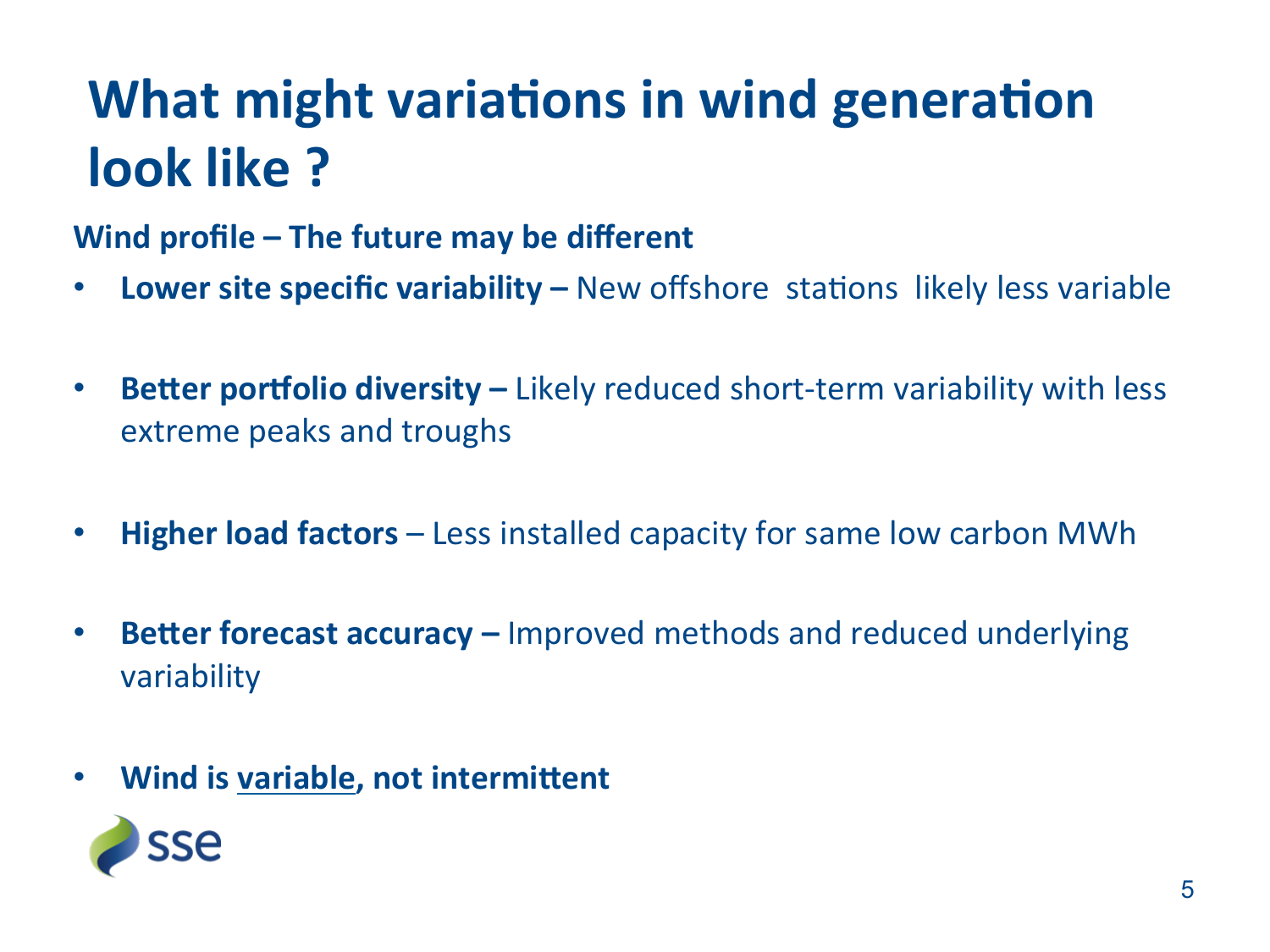## **What might variations in wind generation look** like?

#### At 5 minutes – Wind is relatively stable and improving





### At 13GW 1 % LF equates to 130 MW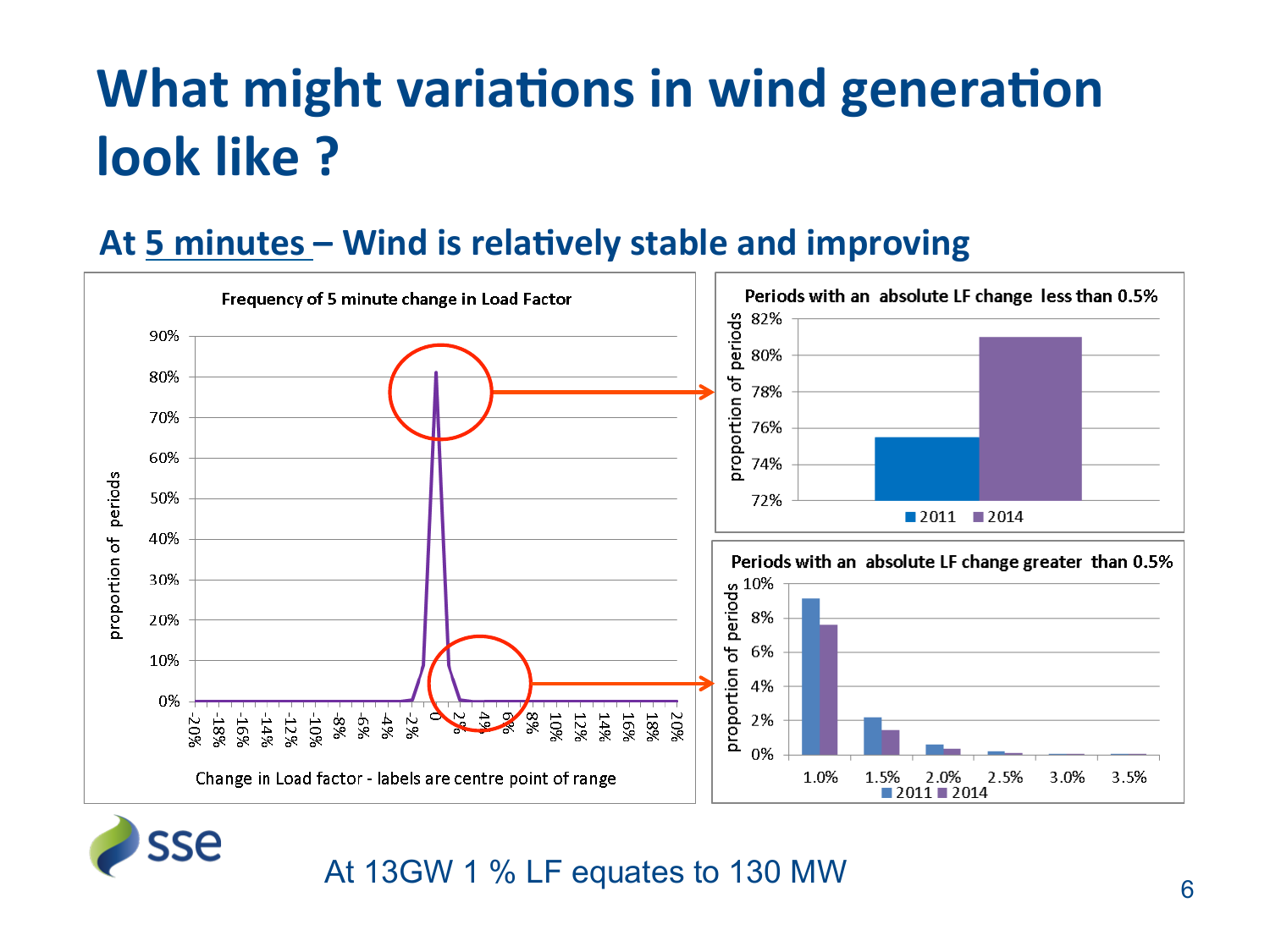# **What might variations in wind generation look like** ?

#### At 30 minutes – Wind is relatively stable and improving





sse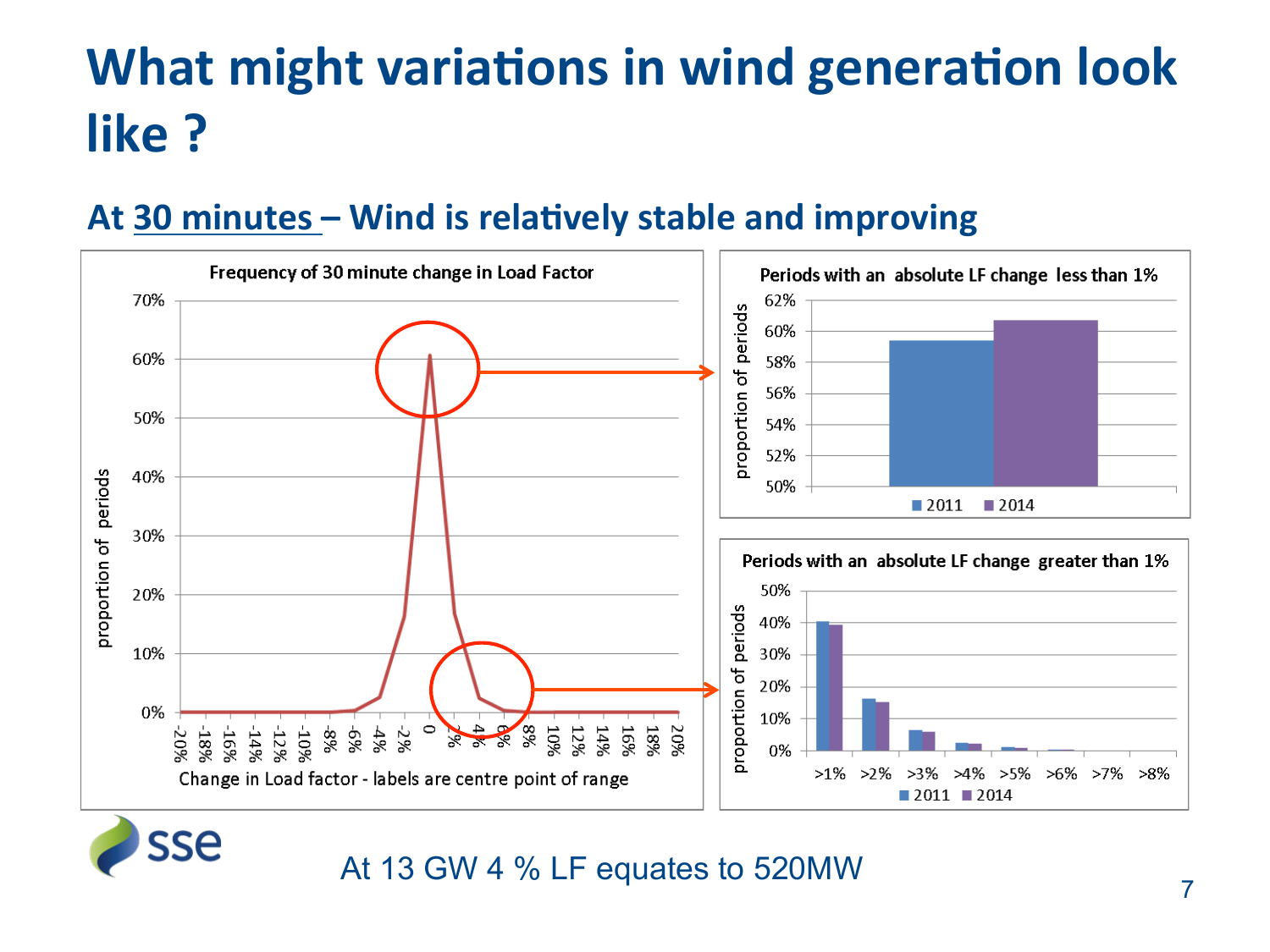# **What might variations in wind generation look** like?

### **Daily – Peaks and troughs**

- **GB wind peak output has been substantially below 100%**
- **GB wind peak load factor may continue reducing**



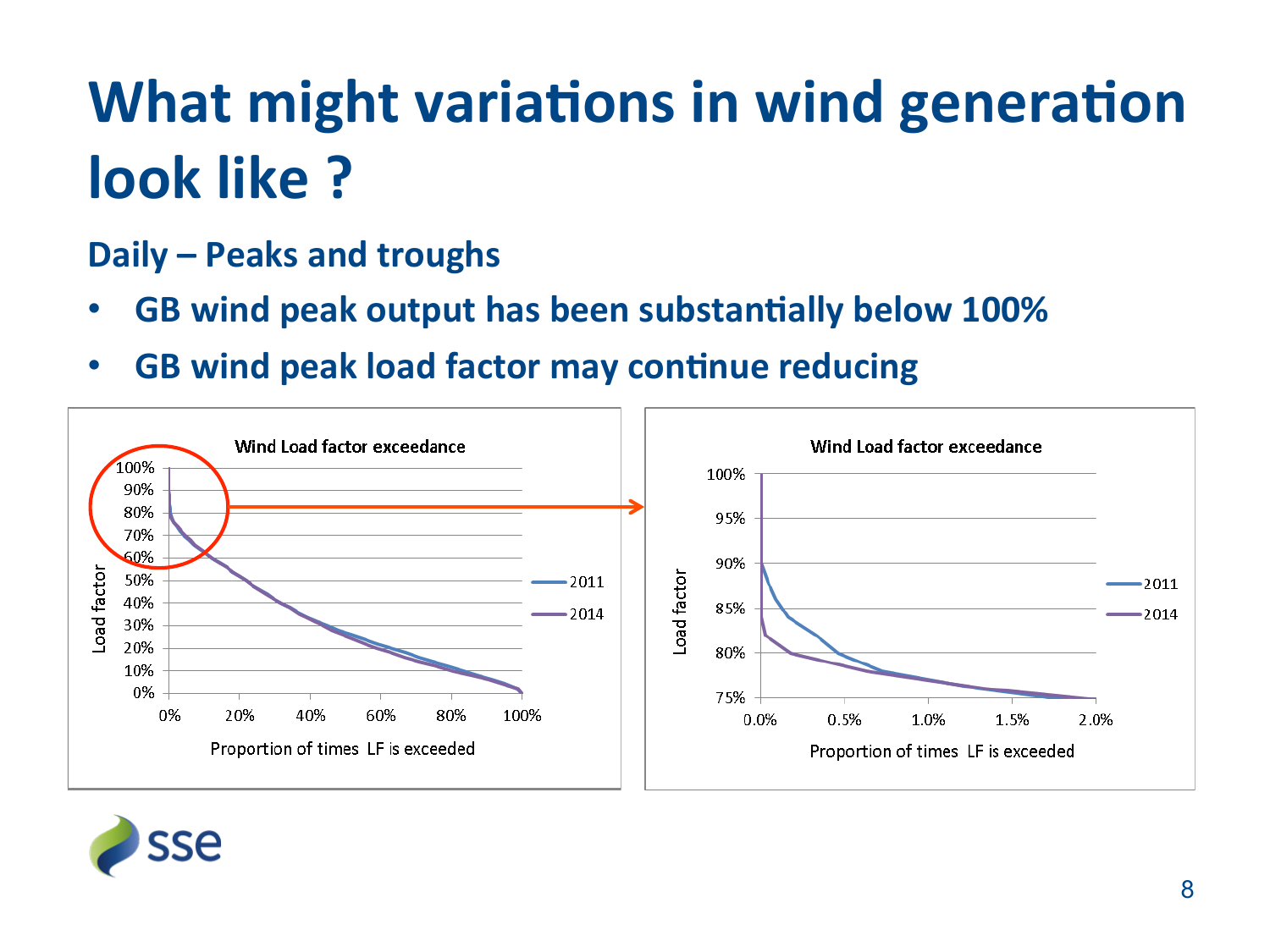## **What are the implications of wind for flexibility?**

### **Fast and very fast (0 seconds to 30 minutes)**

- **Demand** Wind may not significantly change demand for shortterm flexibility
- **Supply** Reduced CCGT running may mean inertia and fast services from different providers e.g. : wind farms, DSR, pumped storage, batteries, super capacitors, flywheels, peaking thermal plant, others.
- Implications for the system System may not need CCGTs to run at minimum load for inertia, or fast upward flexibility.

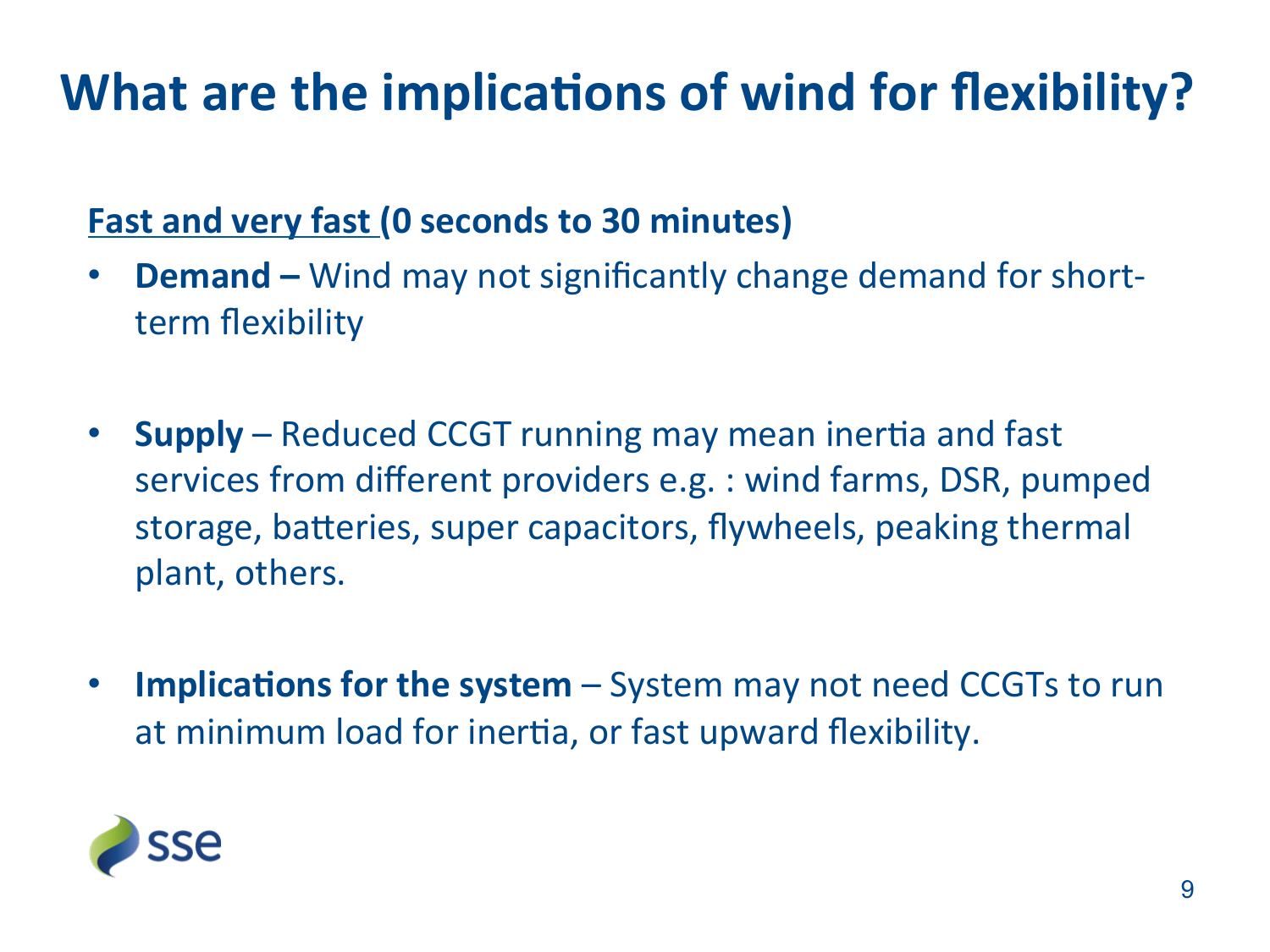### **What are the implications of wind for flexibility? Load following (30 minutes plus)**

- **Demand** Higher wind penetration will result in increased demand for load following flexibility (demand net of wind)
- **Supply** Low carbon load following flexibility can be provided by many different sources e.g. : Wind farms, flexible dispatchable renewables, storage, DSR, Interconnectors, carbon emitting plant
- **Implications for the system** System may be able to manage higher penetration of wind volume using flexibility from predominantly low carbon sources
- **Capacity for Peak Security Different issue**

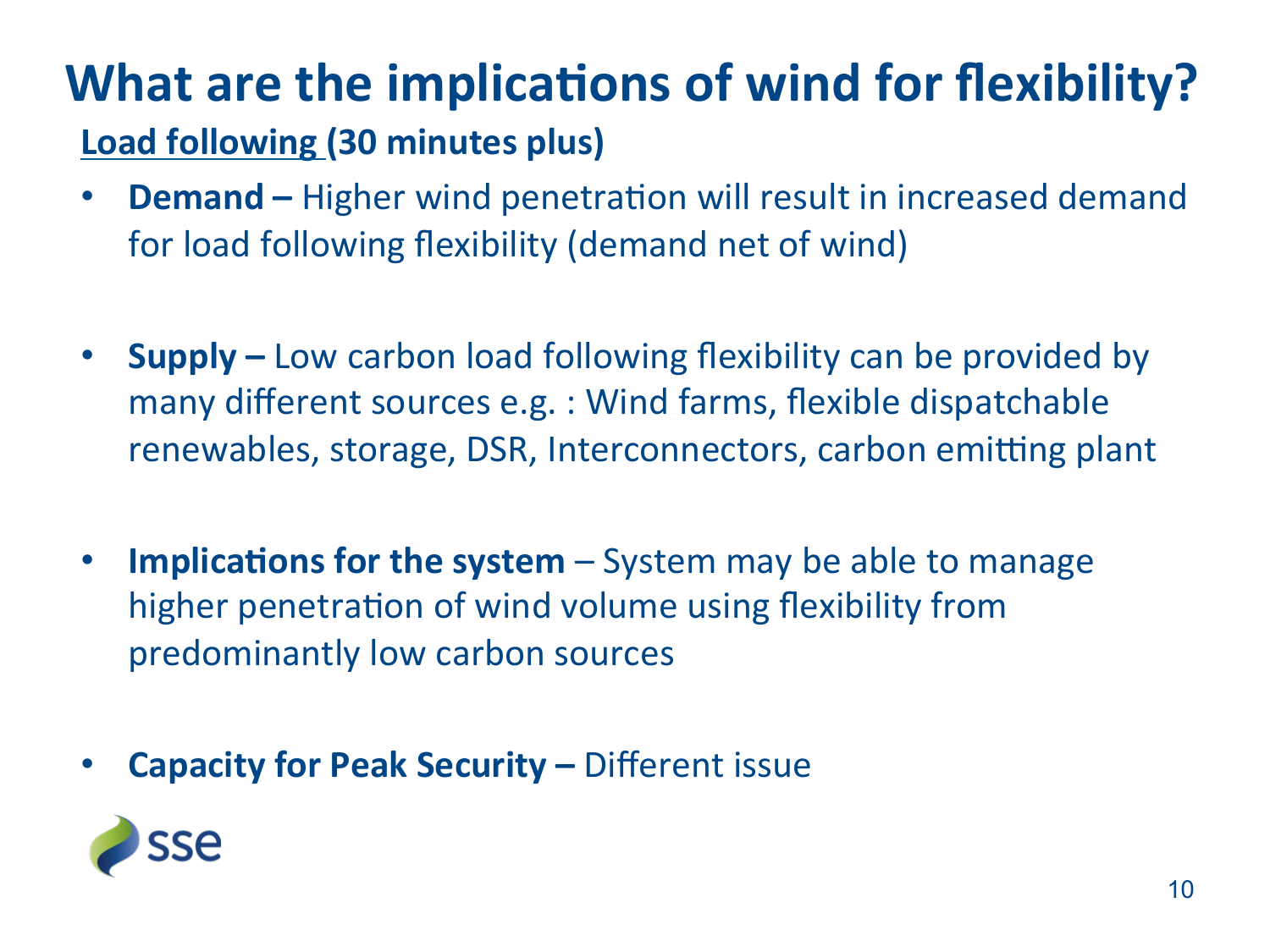- A scenario modelled using linear programming optimisation
- **Breakdown of GW low carbon capacity in scenario**

|                                         | <b>2014 DUKES</b> | 2030s<br>scenario |
|-----------------------------------------|-------------------|-------------------|
| Wind                                    | 13                | 35                |
| <b>PV</b>                               |                   | 19                |
| Low carbon firm (nuclear, CCS, biomass) | 13                |                   |

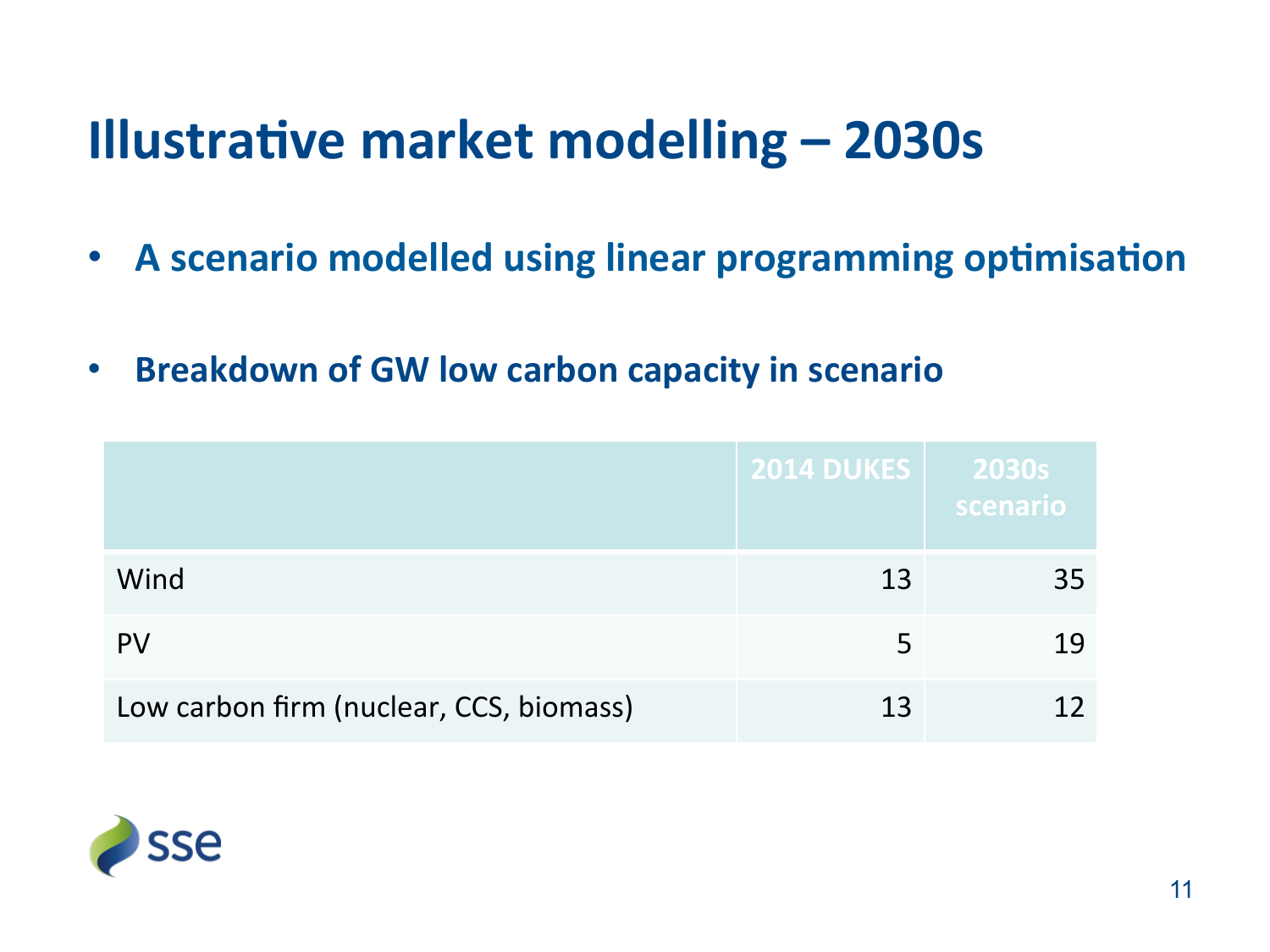• **Carbon targets met at 50g** 

| Percentage of demand met by different<br>technologies | Percentage of<br>demand MWh |
|-------------------------------------------------------|-----------------------------|
| Wind                                                  | 39%                         |
| Other renewables (PV, hydro, other)                   | 7%                          |
| Low carbon firm (nuclear, biomass, CCS)               | 31%                         |
| Net interconnector imports                            | 12%                         |
| Carbon emitting plant                                 | 12%                         |
| Total                                                 | 100%                        |

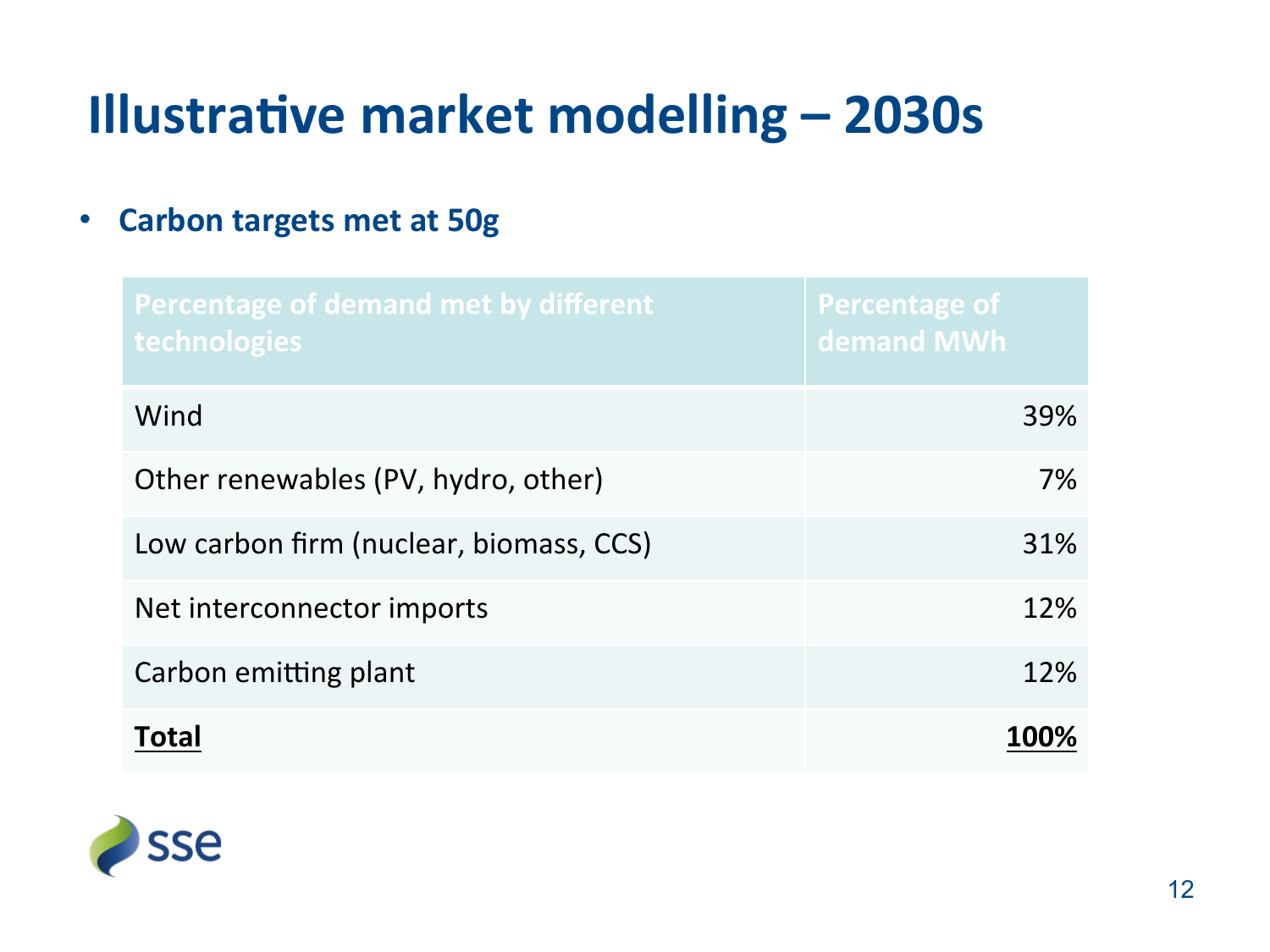#### **Dealing with periods of "surplus" energy - Summer**

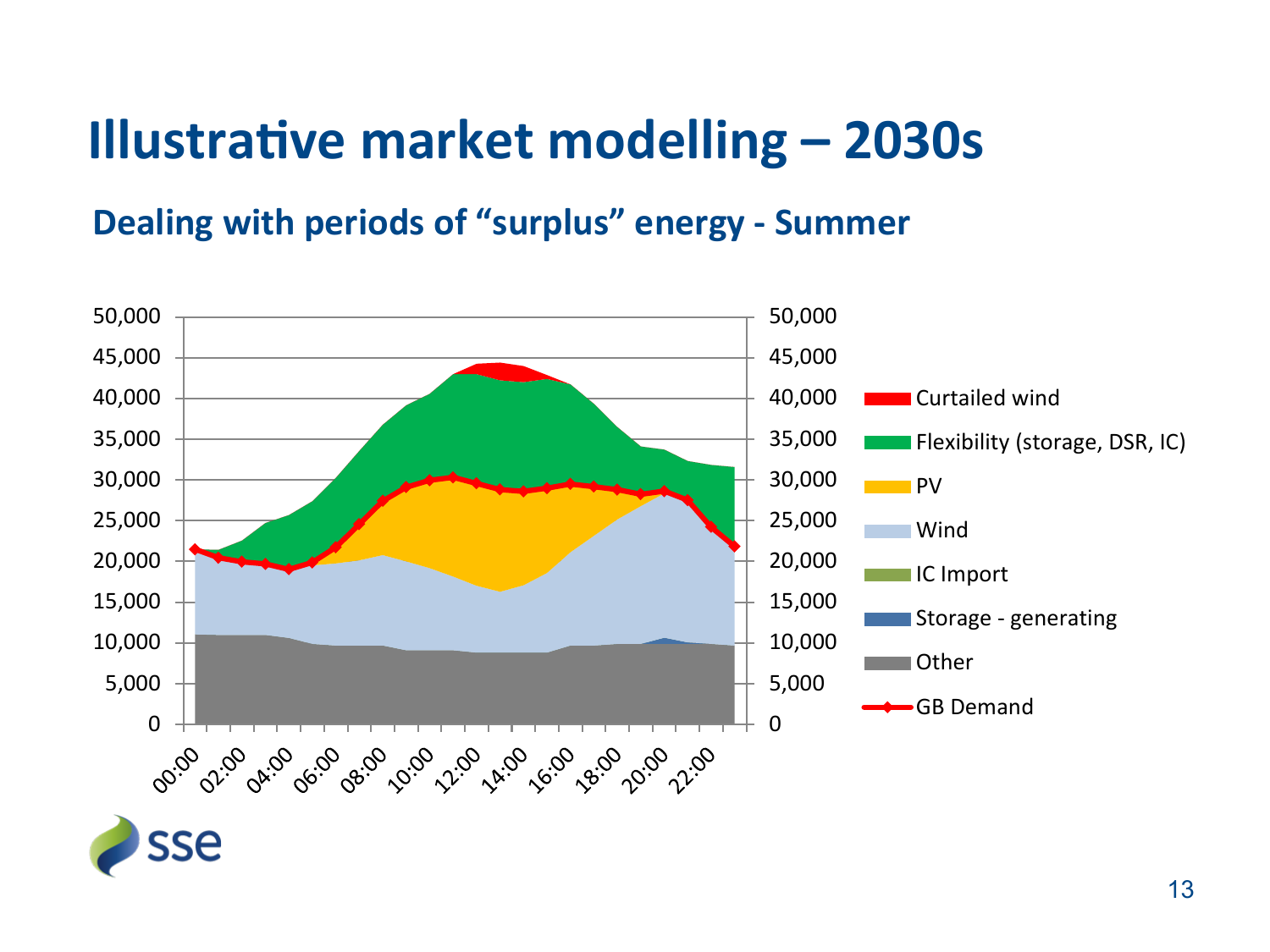#### **Dealing with periods of "surplus" energy - Winter**

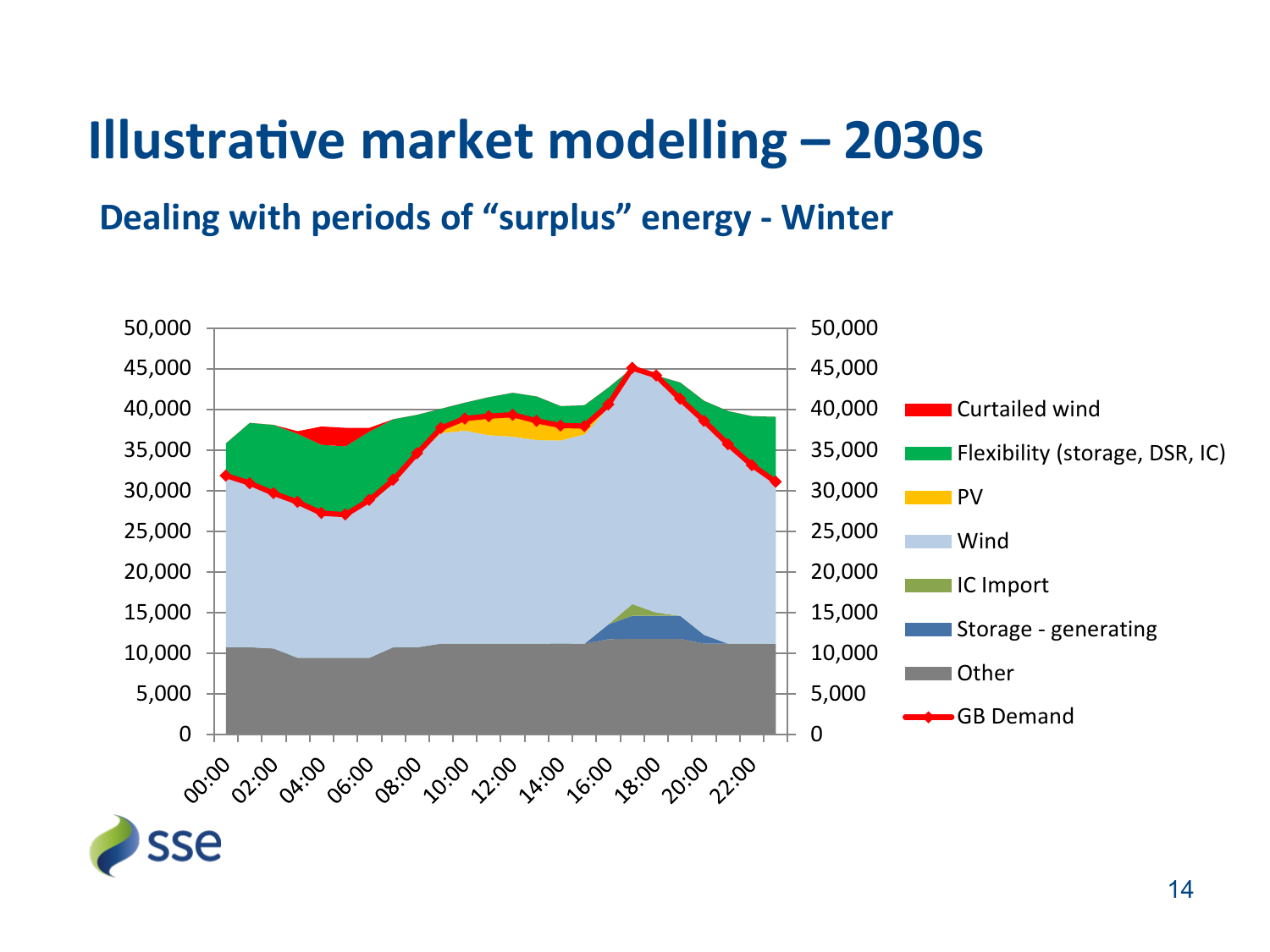"surplus" energy curtailed wind:

- < 1% of periods
- Substantially <1% of wind generation volume

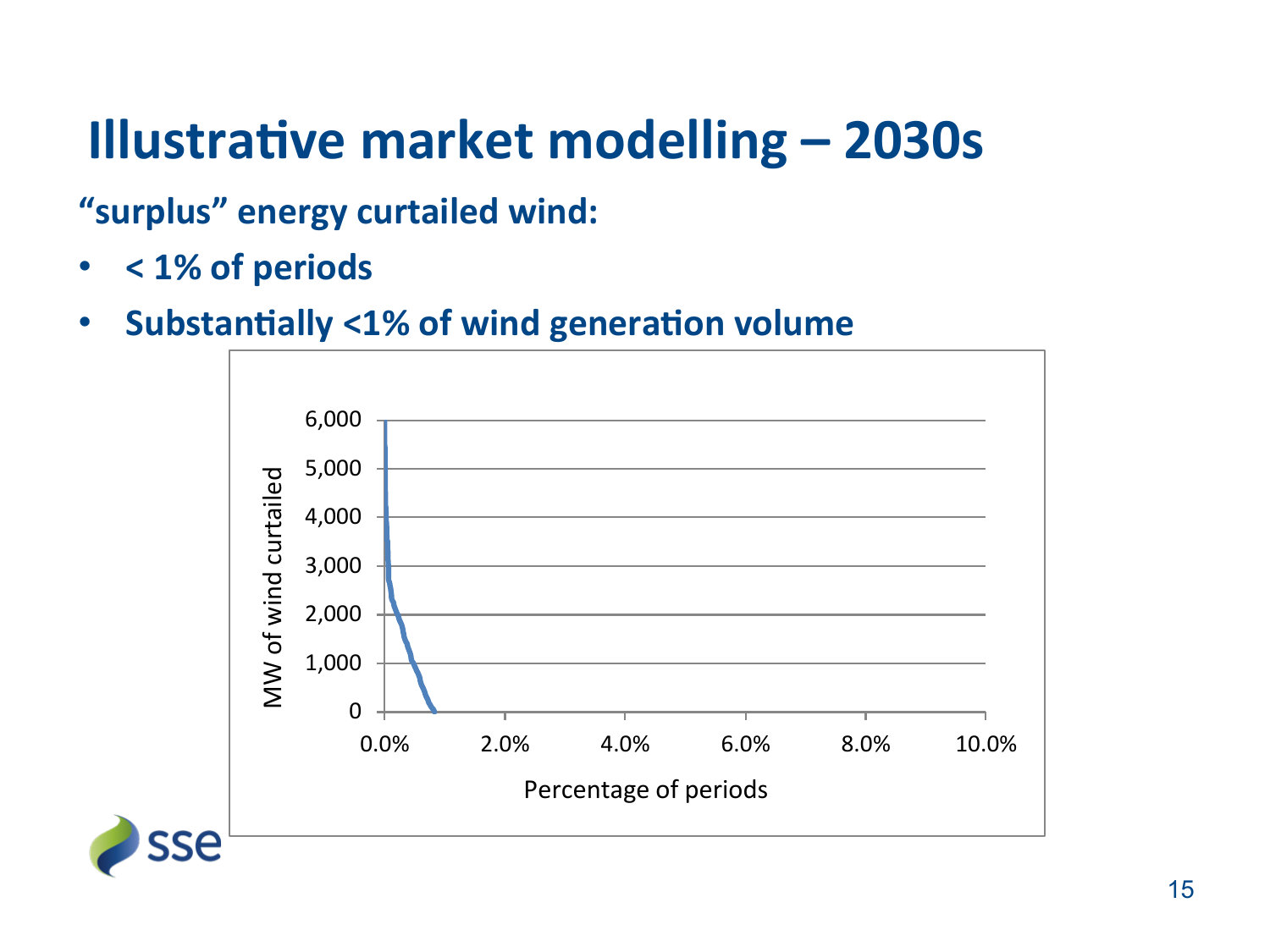### **Conclusion:**

"There may be good value flexible system scenarios where UK could meet carbon targets predominantly with wind and PV, while avoiding costly 'surplus energy' issues."